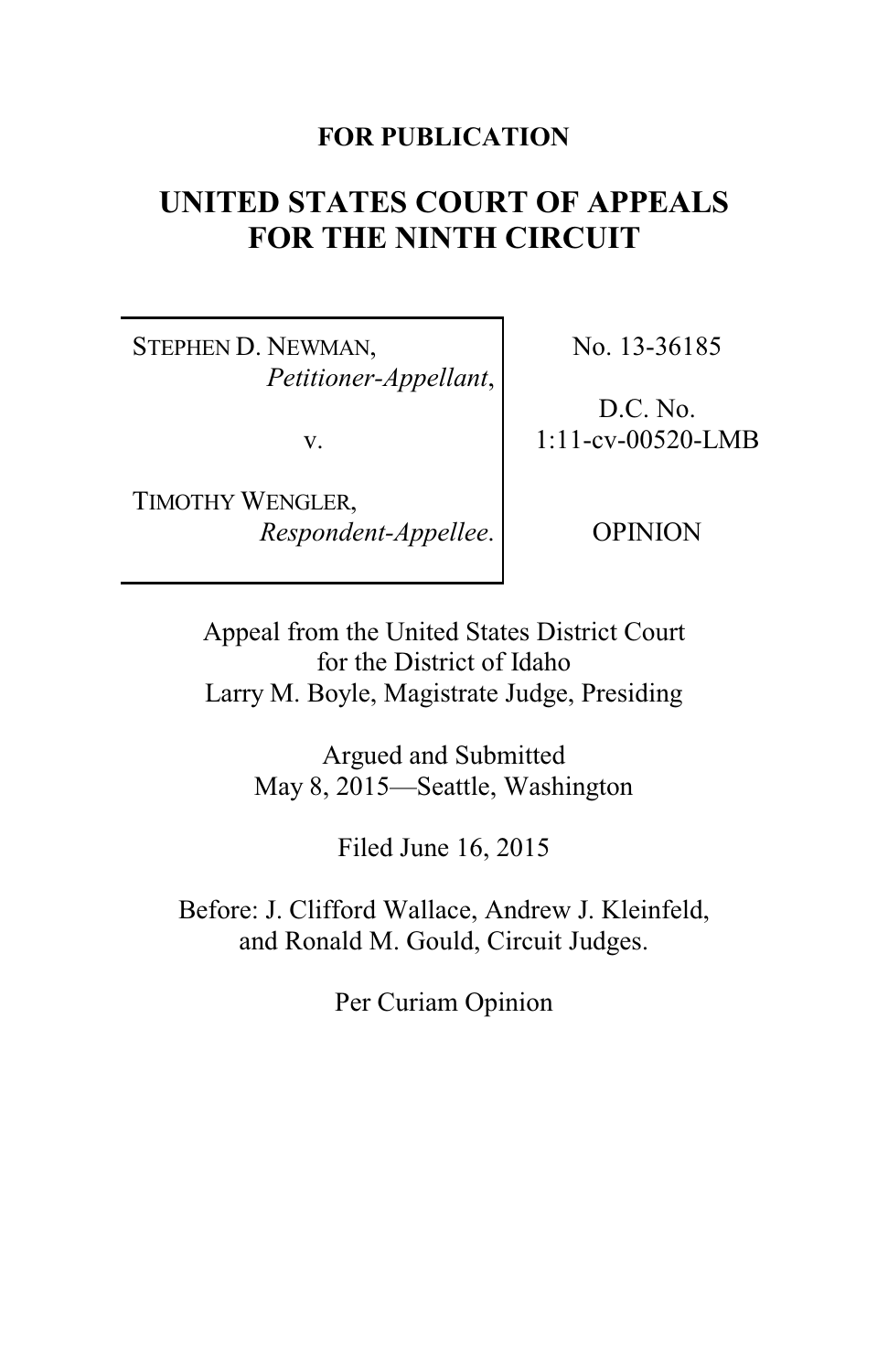## **SUMMARY\***

#### **Habeas Corpus**

The panel affirmed the district court's denial of Idaho state prisoner Stephen Newman's habeas corpus petition challenging his conviction for attempted rape.

The panel held that the *Stone v. Powell* doctrine – where the state has provided an opportunity for full and fair litigation of a Fourth Amendment claim, a state prisoner may not be granted federal habeas corpus relief on the ground that evidence obtained in an unconstitutional search or seizure was introduced at his trial – survived the passage of the Antiterrorism and Effective Death Penalty Act.

The panel held that Newman had a full and fair opportunity in state court to litigate his Fourth Amendment claims, and that the *Stone v. Powell* doctrine therefore bars consideration of his Fourth Amendment claim in a federal habeas corpus petition.

#### **COUNSEL**

Dennis P. Riordan (argued), Donald M. Horgan, and Gary K. Dubcoff, Riordan & Horgan, San Francisco, California, for Petitioner-Appellant.

**<sup>\*</sup>** This summary constitutes no part of the opinion of the court. It has been prepared by court staff for the convenience of the reader.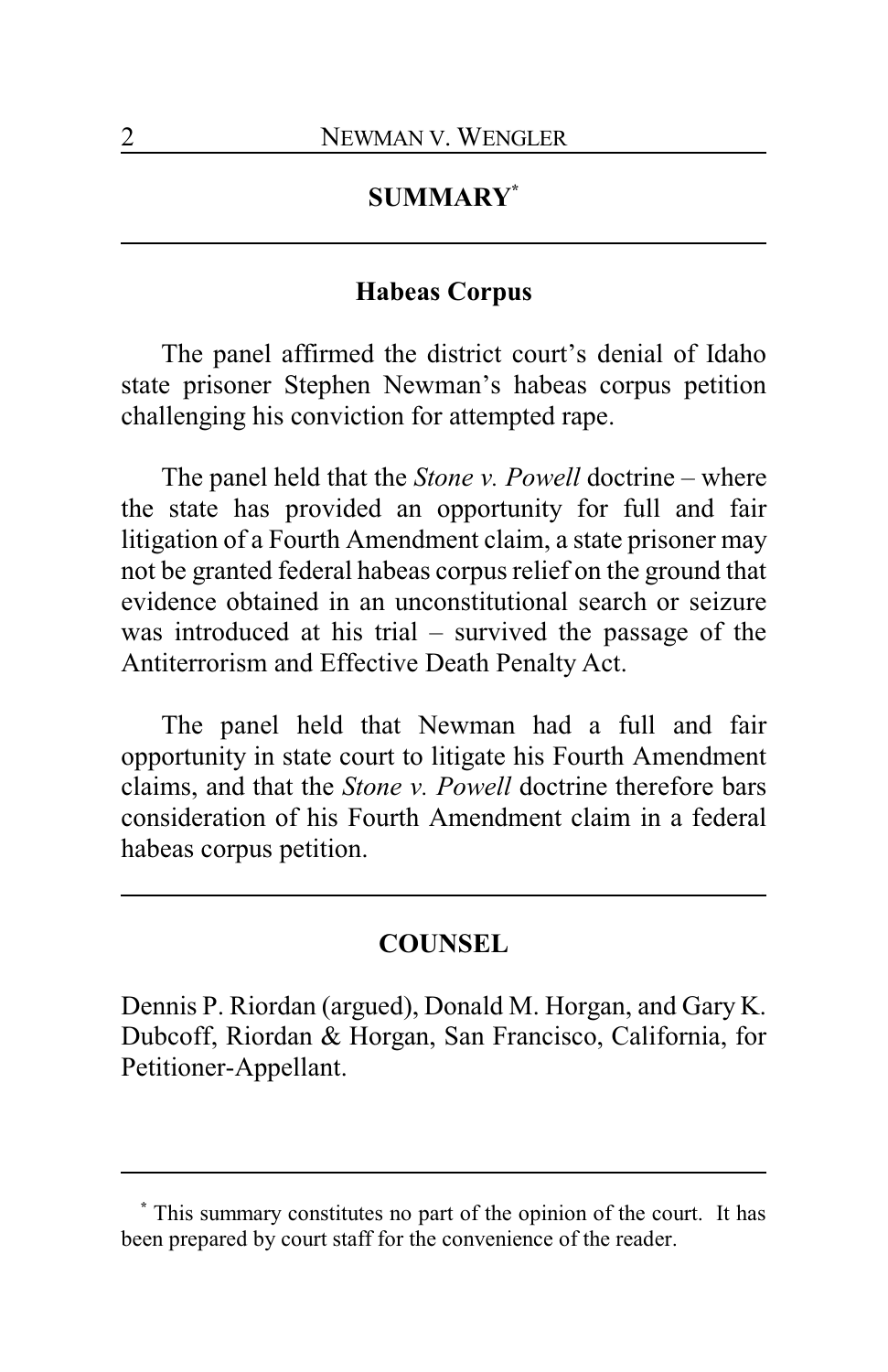L. LaMont Anderson (argued), Deputy AttorneyGeneral, and Lawrence G. Wasden, Attorney General, Boise, Idaho, for Respondent-Appellee.

#### **OPINION**

#### PER CURIAM:

In 2008, Stephen Newman was convicted by a jury of attempted rape and sentenced to a unified term of 15 years with the first 7 ½ fixed. The Idaho Court of Appeals affirmed his conviction on direct appeal, and denied his petition for rehearing. The Idaho Supreme Court also denied his petition for review. Newman filed a federal habeas petition claiming that the Idaho trial court violated his Fourth and Fourteenth Amendment right to be free from unlawful searches and seizures. The State argued that Newman's claim was barred by the Supreme Court's holding in *Stone v. Powell*, 428 U.S. 465 (1976). The magistrate judge **1** agreed and denied the petition. The Court held in *Stone* that "where the State has provided an opportunity for full and fair litigation of a Fourth Amendment claim, a state prisoner may not be granted federal habeas corpus relief on the ground that evidence obtained in an unconstitutional search or seizure was introduced at his trial." *Id.* at 494 (footnote omitted). Newman now appeals and argues that the *Stone* doctrine did not survive the passage of the Antiterrorism Effective Death Penalty Act ("AEDPA"), or in the alternative, that he did not receive a full and fair opportunity to litigate his Fourth Amendment claims in the Idaho state courts.

<sup>&</sup>lt;sup>1</sup> Both parties consented to adjudication by a magistrate judge.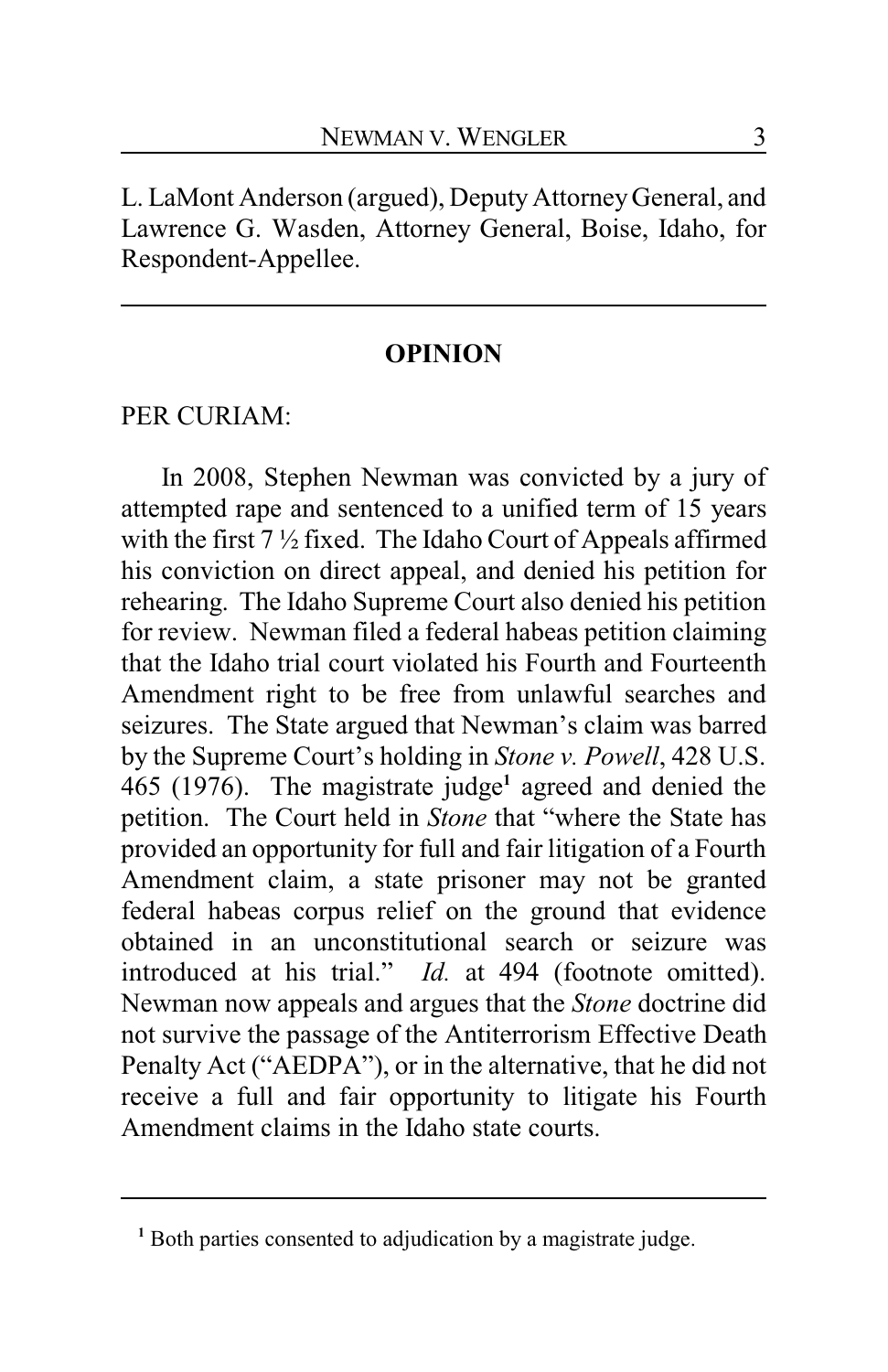We have jurisdiction pursuant to 28 U.S.C. § 2253. Reviewing the magistrate judge's decision de novo, *Lambert v. Blodgett*, 393 F.3d 943, 964 (9th Cir. 2004), we affirm. The question of whether the doctrine of *Stone v. Powell* survives the passage of AEDPA is a question of first impression in our circuit. We hold that it does, and that its application bars Newman's claim.

Newman argues that the plain language of 28 U.S.C. § 2254(d) abrogates *Stone*. Section 2254(d) states:

> An application for a writ of habeas corpus on behalf of a person in custody pursuant to the judgment of a State court shall not be granted with respect to any claim that was adjudicated on the merits in State court proceedings unless the adjudication of the claim—

> (1) resulted in a decision that was contrary to, or involved an unreasonable application of, clearly established Federal law, as determined by the Supreme Court of the United States; or

> (2) resulted in a decision that was based on an unreasonable determination of the facts in light of the evidence presented in the State court proceeding.

Newman's sole support for this argument is *Carlson v. Ferguson*, 9 F. Supp. 2d 654 (S.D.W. Va. 1998) ("*Carlson II*"), a district court case from West Virginia. In *Carlson II*, the district court held that *Stone* merged with AEDPA and "that the phrase 'any claim that was adjudicated on the merits' as drafted in section 2254(d) includes claims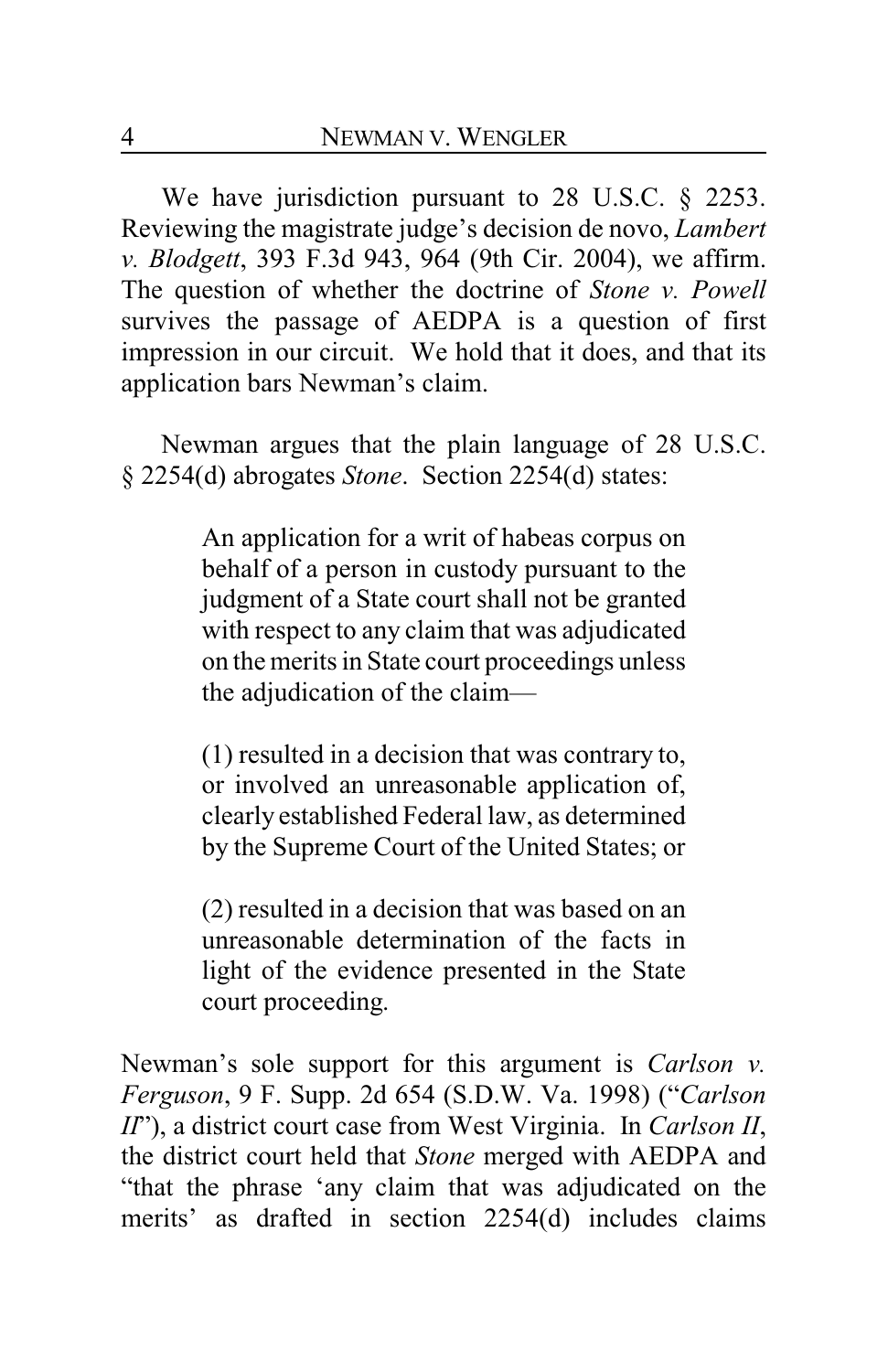premised under the Fourth Amendment's exclusionary rule." *Id.* at 657. The district court in *Carlson II* held that "AEDPA's two-tiered analytical approach replaces [*Stone*'s] full and fair opportunity test." *Id.* at 656. This approach liberalizes the consideration of certain Fourth Amendment claims in a habeas petition.

Under *Stone*, exclusionary rule claims were barred if the petitioner had a full and fair opportunity to litigate them below whether or not they were actually adjudicated on the merits and whether or not they involved an unreasonable application of Supreme Court law or unreasonable determination of the facts. "*Stone* reversed both the eighth and ninth circuits, not because the Justices thought that the state courts had handled the fourth amendment issues correctly, but because error on a fourth amendment issue does not support a writ of habeas corpus." *Hampton v. Wyant*, 296 F.3d 560, 563 (7th Cir. 2002). We are not persuaded that the passage of AEDPA abrogated this doctrine and eliminated other existing limitations on habeas relief sub silencio. This interpretation is not compelled by the text, has not been adopted by any other circuit to consider the issue, and requires us to engage in anticipatory overruling of Supreme Court precedent.

The language of section 2254(d) is not in tension with *Stone* because it does not imply a negative pregnant.**<sup>2</sup>** There is no implication in  $\S$  2254(d) that because the statute commands us *not* to grant a petition unless certain conditions are met, those are the *only* conditions under which we could

**<sup>2</sup>** A negative pregnant is "[a] denial implying its affirmative opposite by seeming to deny only a qualification of the allegation and not the allegation itself." *Black's Law Dictionary* 1132 (9th ed. 2009).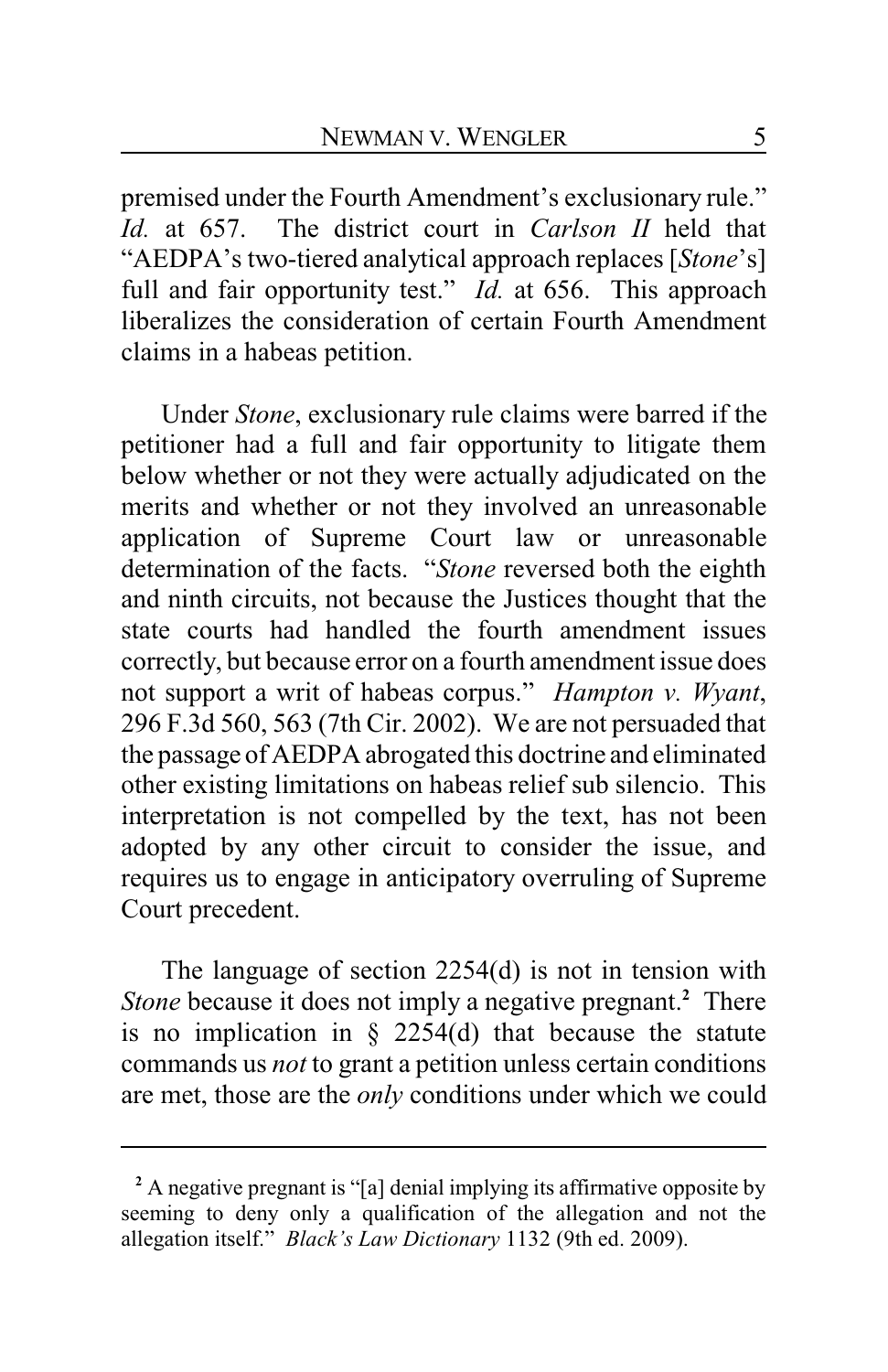deny a petition. The Supreme Court has held that the text of AEDPA established "a precondition to the grant of habeas relief . . . not an entitlement to it," *Fry v. Pliler*, 551 U.S. 112, 119 (2007), and that "[i]t is . . . well settled that the fact that constitutional error occurred in the proceedings that led to a state-court conviction may not alone be sufficient reason for concluding that a prisoner is entitled to the remedy of habeas," *Williams v. Taylor*, 529 U.S. 362, 375 (2000). In *Danforth v. Minnesota*, 552 U.S. 264, 278 (2008), the Supreme Court explained that although Title 28 gives federal courts the power to grant writs of habeas corpus, it also "leaves unresolved many important questions about the scope of available relief." *Id.* The Court "has interpreted that congressional silence—along with the statute's command to dispose of habeas petitions 'as law and justice require,'—as an authorization to adjust the scope of the writ in accordance with equitable and prudential considerations." *Id.* (citation omitted) (quoting 28 U.S.C. § 2243). The *Stone* doctrine is one of a number of such prudential considerations.**<sup>3</sup>**

No other circuit that has considered this issue has determined that AEDPA abrogated *Stone*. The Tenth and the Seventh Circuits have both held that *Stone* survives the passage of AEDPA. In *Herrera v. Lemaster*, 225 F.3d 1176 (10th Cir. 2000), the Tenth Circuit rejected *Carlson II* because it was not persuaded "that by enacting AEDPA Congress intended to expand in any way a habeas petitioner's right to overturn a state court decision." *Id.* at 1178 n.2. The Supreme Court has "frequent[ly] recogni[zed] that AEDPA

**<sup>3</sup>** *See, e.g.*, *Brecht v. Abrahamson*, 507 U.S. 619 (1993) (harmless-error standard); *McCleskey v. Zant*, 499 U.S. 467 (1991) (abuse-of-the-writ bar to relief); *Wainwright v. Sykes*, 433 U.S. 72 (1977) (procedural default).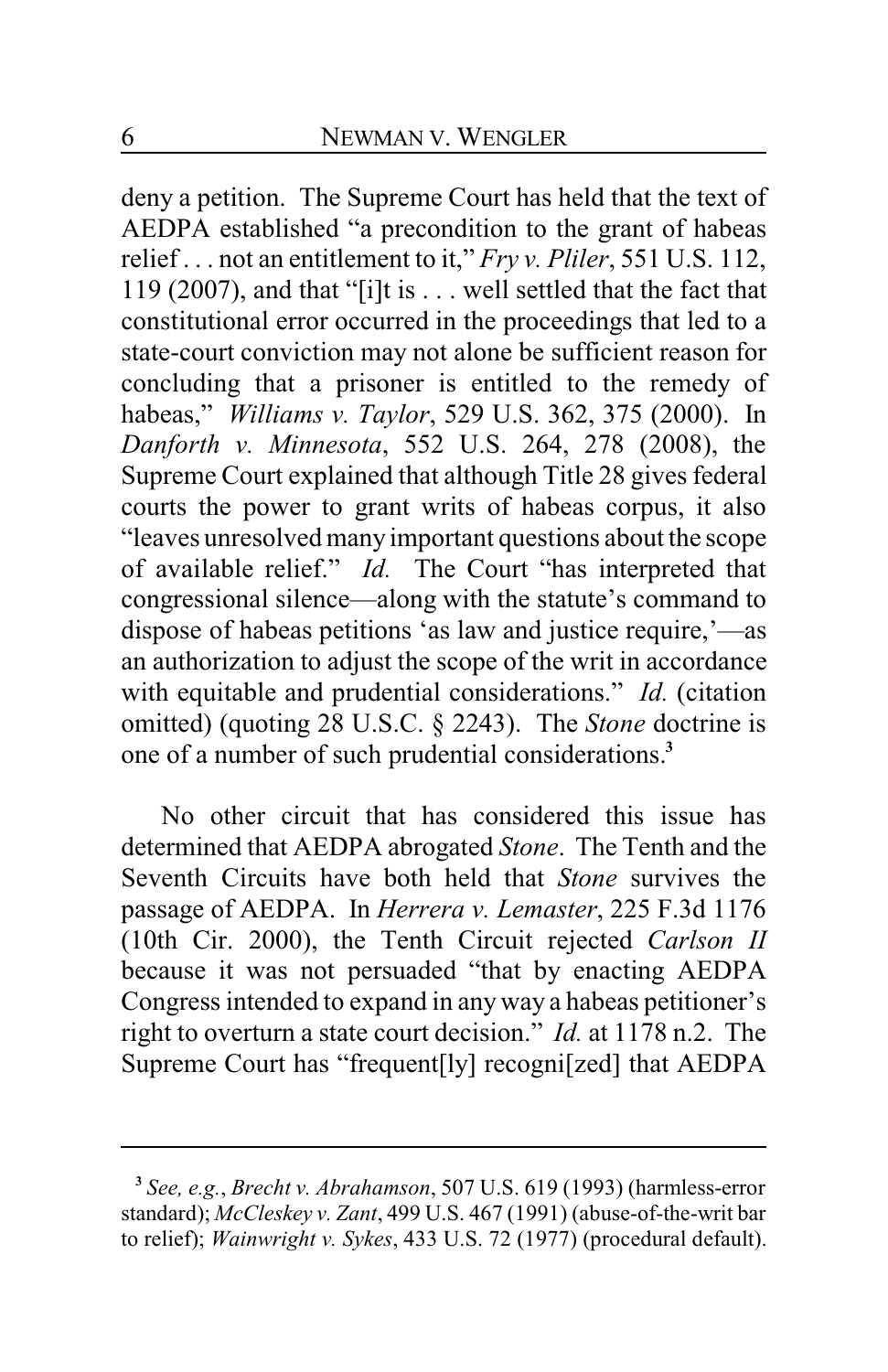limited rather than expanded the availability of habeas relief." *Fry*, 551 U.S. at 119 (citing *Williams*, 529 U.S. at 412).

*Stone* and AEDPA both narrowed the availability of habeas relief in exclusionary rule cases because, on collateral review, "the contribution of the exclusionary rule, if any, to the effectuation of the Fourth Amendment is minimal, and the substantial societal costs of application ofthe rule persist with special force." *Stone*, 428 U.S. at 494–95. The Court observed that "in the case of a typical Fourth Amendment claim, asserted on collateral attack, a convicted defendant is usually asking society to redetermine an issue that has no bearing on the basic justice of his incarceration." *Id.* at 491 n.31. The Court concluded that this was because the exclusionary rule is "not a personal constitutional right," but is instead a way to deter police misconduct. *Id.* at 486. The Seventh Circuit, in determining that Stone survived the passage of AEDPA, agreed:

> What [a petitioner] needs in order to prevail on a collateral attack is not simply a holding that the directive was invalid, but a conclusion that this error requires application of the exclusionary rule. And *Stone v. Powell* holds that, although both state and federal courts must apply the exclusionary rule at trial and on direct appeal, it is inappropriate to use the exclusionary rule as the basis of collateral relief because it would not appreciably augment the deterrence of improper police conduct.

*Hampton*, 296 F.3d at 562 (citation omitted).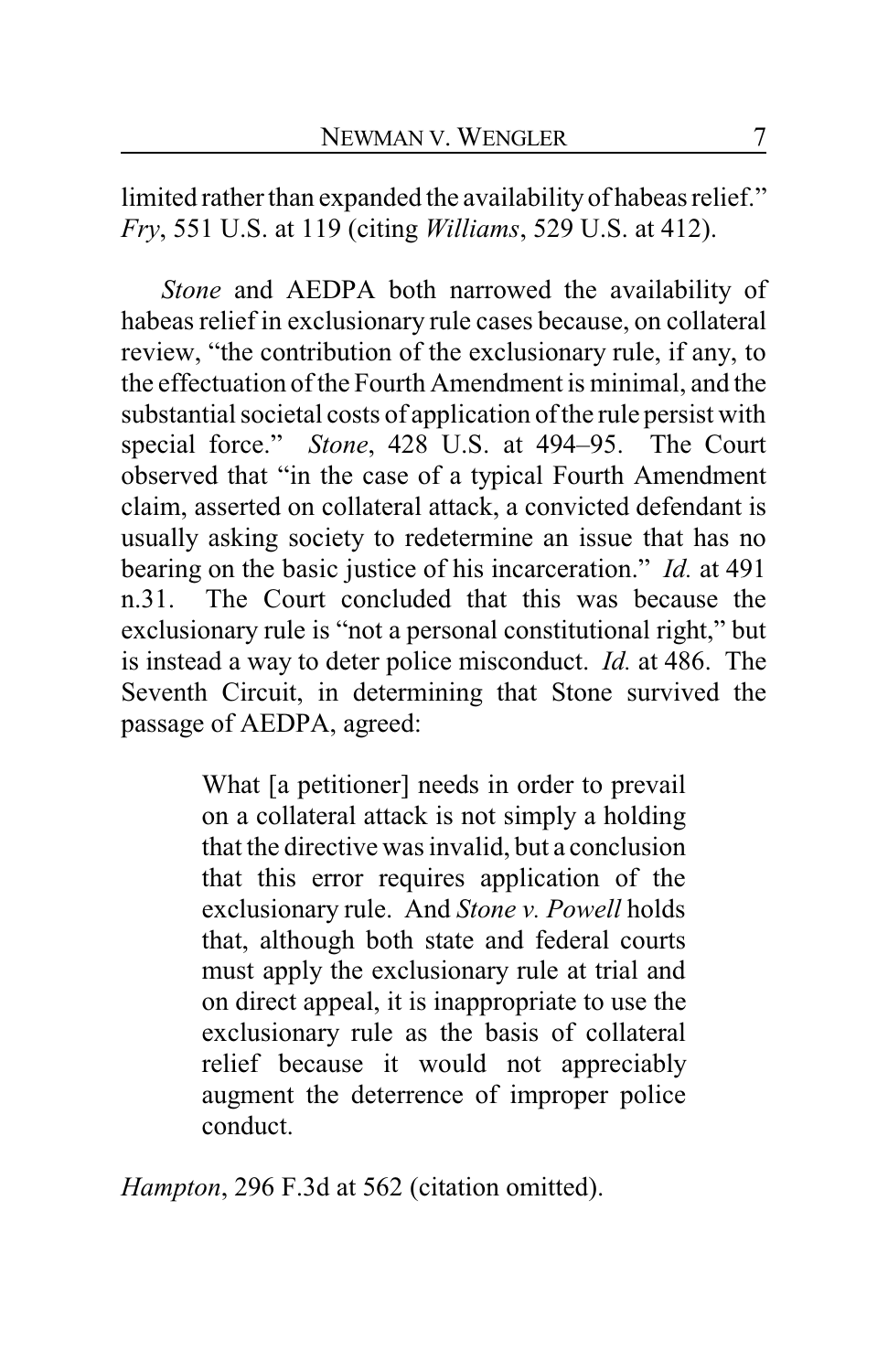In a pre-AEDPA case, *Woolery v. Arave*, 8 F.3d 1325 (9th Cir. 1993), we agreed that "enforcing the exclusionary rule through writs of habeas corpus would not further the deterrent and the educative purposes of the rule to an extent sufficient to counter the negative effect such a policy would have on the interests of judicial efficiency, comity and federalism." *Id.* at 1325. We hold that there is not, in AEDPA, an implied broadening of the right to habeas relief with respect to the exclusionary rule.

Finally, we hold that *Stone* survives because we do not engage in anticipatory overruling of Supreme Court precedent. The Supreme Court has made clear that it retains "the prerogative of overruling its own decisions." *Rodriguez de Quijas v. Shearson/Am. Exp., Inc.*, 490 U.S. 477, 484 (1989). AEDPA "does not authorize this court to overrule Supreme Court precedent 'even where subsequent decisions or factual developments may appear to have significantly undermined the rationale for [an] earlier holding.'" *United States v. Mitchell*, 502 F.3d 931, 982 (9th Cir. 2007) (quoting *Roper v. Simmons*, 543 U.S. 551, 594 (2005)) (O'Connor, J., dissenting) (alteration in the original).

Since we hold that *Stone* is still good law, we now analyze under *Stone* whether we can consider Newman's Fourth Amendment claim. We are barred by the *Stone* doctrine from considering Newman's claim if he had a "full and fair opportunity" to litigate his Fourth Amendment claims in the state courts. "The relevant inquiry is whether petitioner had the opportunity to litigate his claim, not whether he did in fact do so or even whether the claim was correctly decided." *Ortiz-Sandoval v. Gomez*, 81 F.3d 891, 899 (9th Cir. 1996).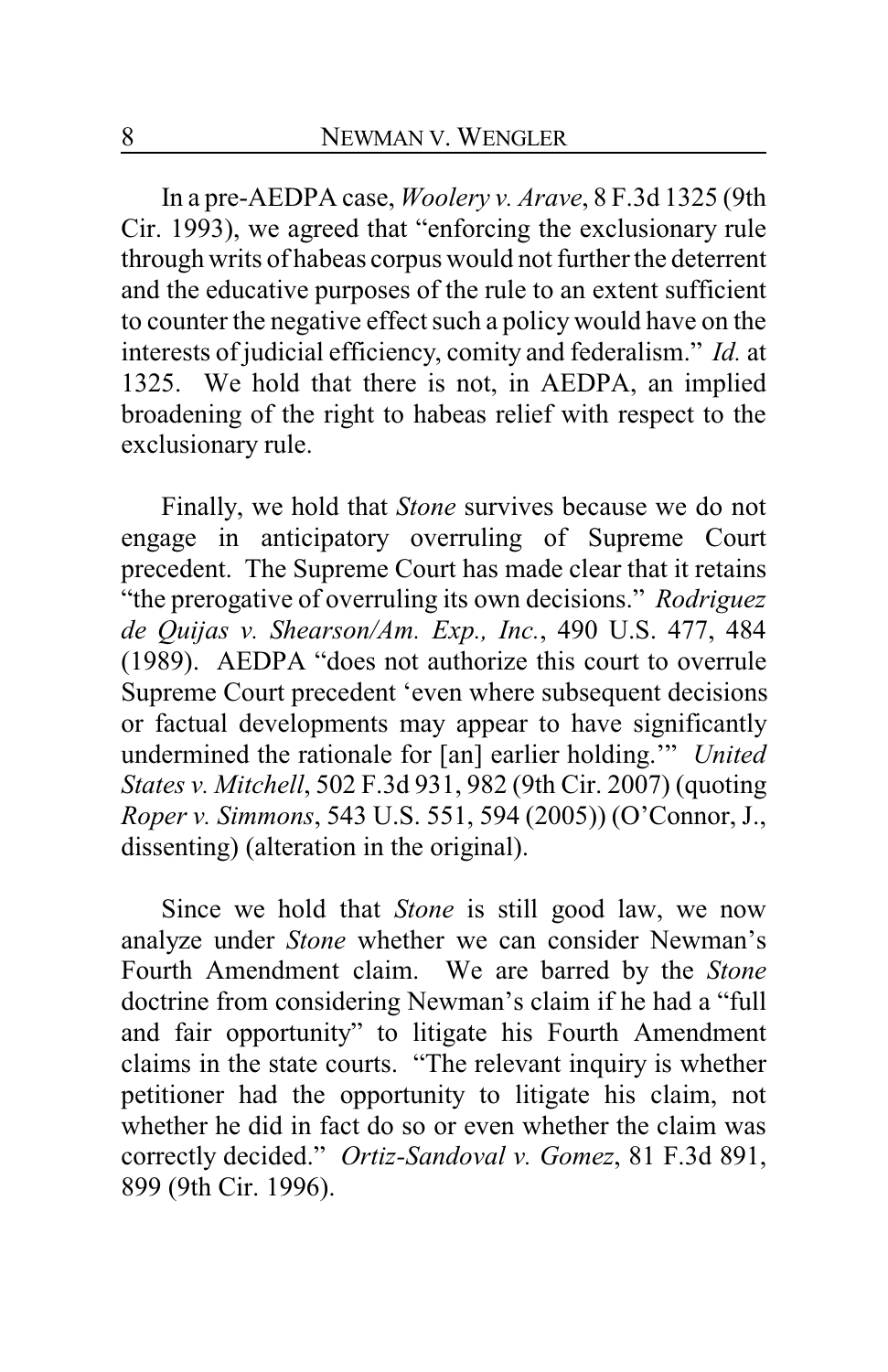Newman had three hearings at the trial court level in his attempt to suppress evidence seized from his SUV. He does not argue that this was not enough for a full and fair opportunity to litigate his Fourth Amendment claims. Instead, he contends that he was "ambushed" by the state court of appeals when it decided his Fourth Amendment claim on a different ground than the trial court. However, it is well settled under Idaho law that "[w]here the lower court reaches the correct result by an erroneous theory, [an appellate court] will affirm the order on the correct theory." *State v. Russo*, 336 P.3d 232, 240 (Idaho 2014) (quoting *Nampa & Meridian Irr. Dist. v. Mussell*, 72 P.3d 868, 873 (Idaho 2003) (internal quotation marks omitted). Furthermore, Newman was aware that the State would argue a new theory on appeal when he received its brief. Newman addressed the State's arguments in his reply brief, in his brief when he petitioned for rehearing by the state court of appeals, and in his petition before the Idaho Supreme Court. This was a full and fair opportunity.

Newman also argues that his full and fair opportunity was compromised because the state trial court made insufficient factual findings for the state court of appeals to decide on a different ground. He argues that his case should have been remanded for additional fact finding. This is not our standard. "All *Stone v. Powell* requires is the initial opportunity for a fair hearing. Such an opportunity for a fair hearing forecloses this court's inquiry, upon habeas corpus petition, into the trial court's subsequent course of action, including whether or not the trial court has made express findings of fact." *Caldwell v. Cupp*, 781 F.2d 714, 714 (9th Cir. 1986) (internal quotation marks and citations omitted). Newman does not argue that his initial hearings were not fair, but that they were wrongly decided. "As in *Stone* itself, all